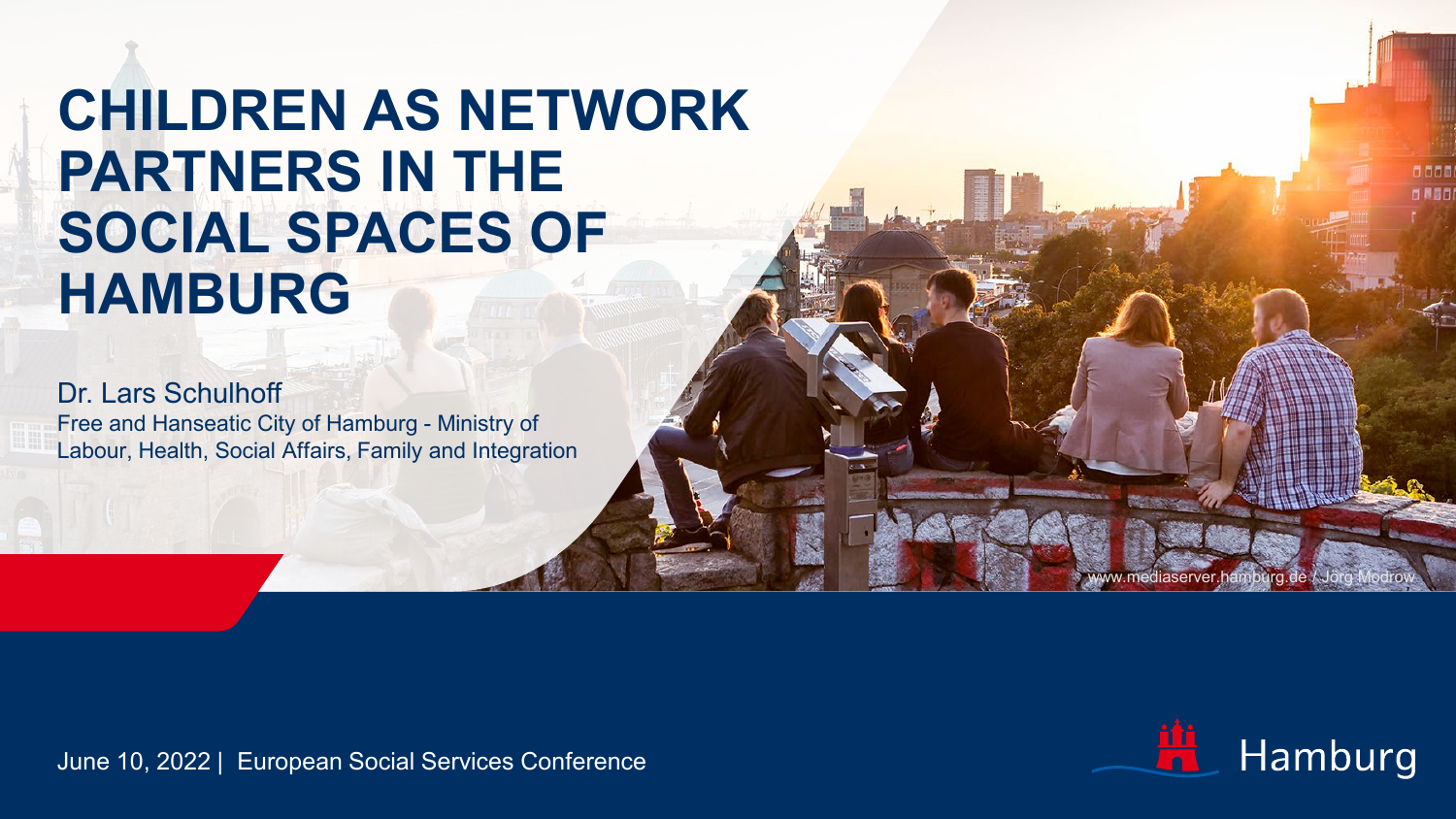### **WHAT IS A SOCIAL SPACE IN HAMBURG?**



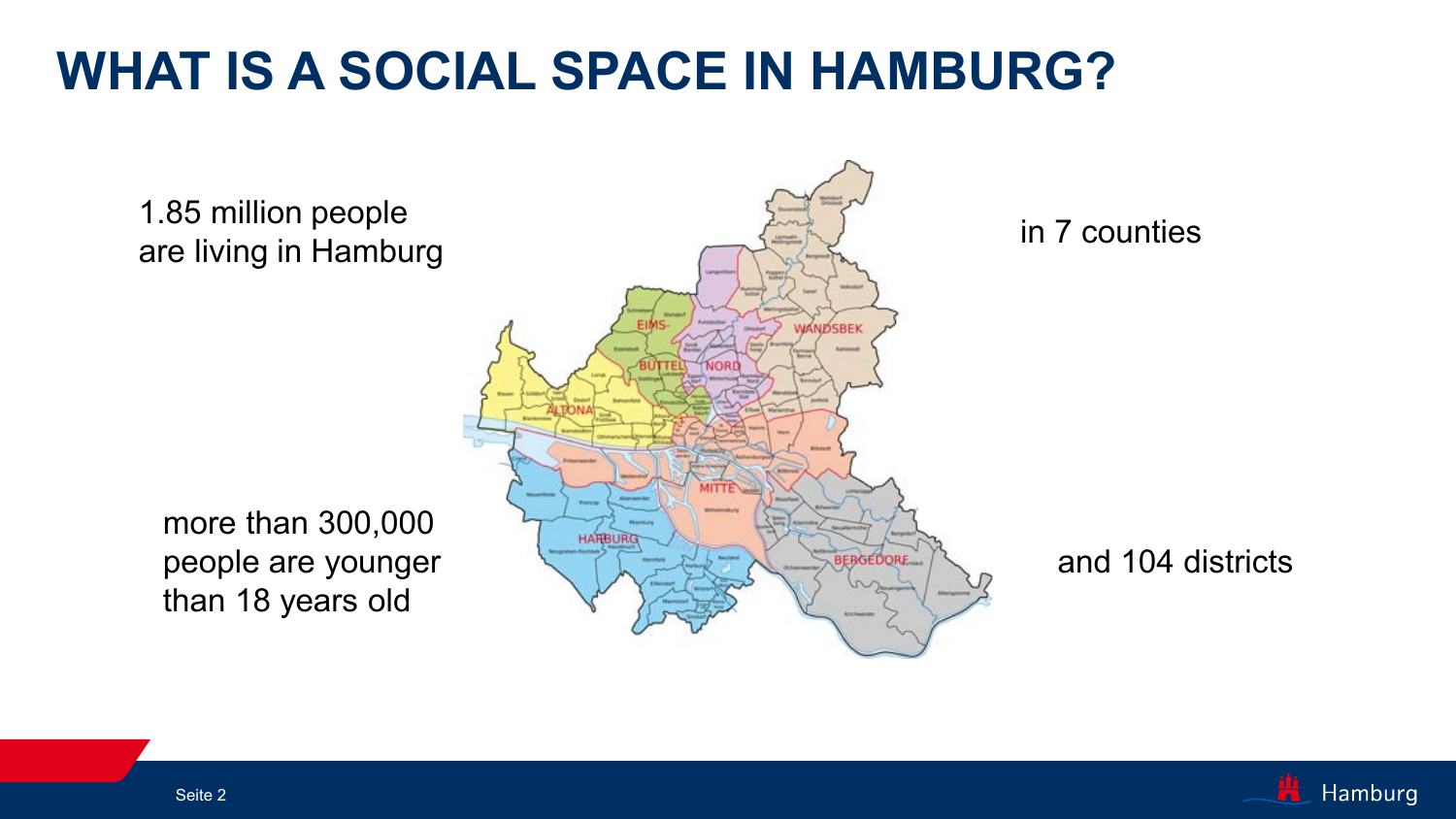### **WHAT IS A SOCIAL SPACE IN HAMBURG?**



The city of Hamburg could be a social space in general.





The digital room could be a social space - www.



Every district could be a social space.



**Every community is a social space.** 

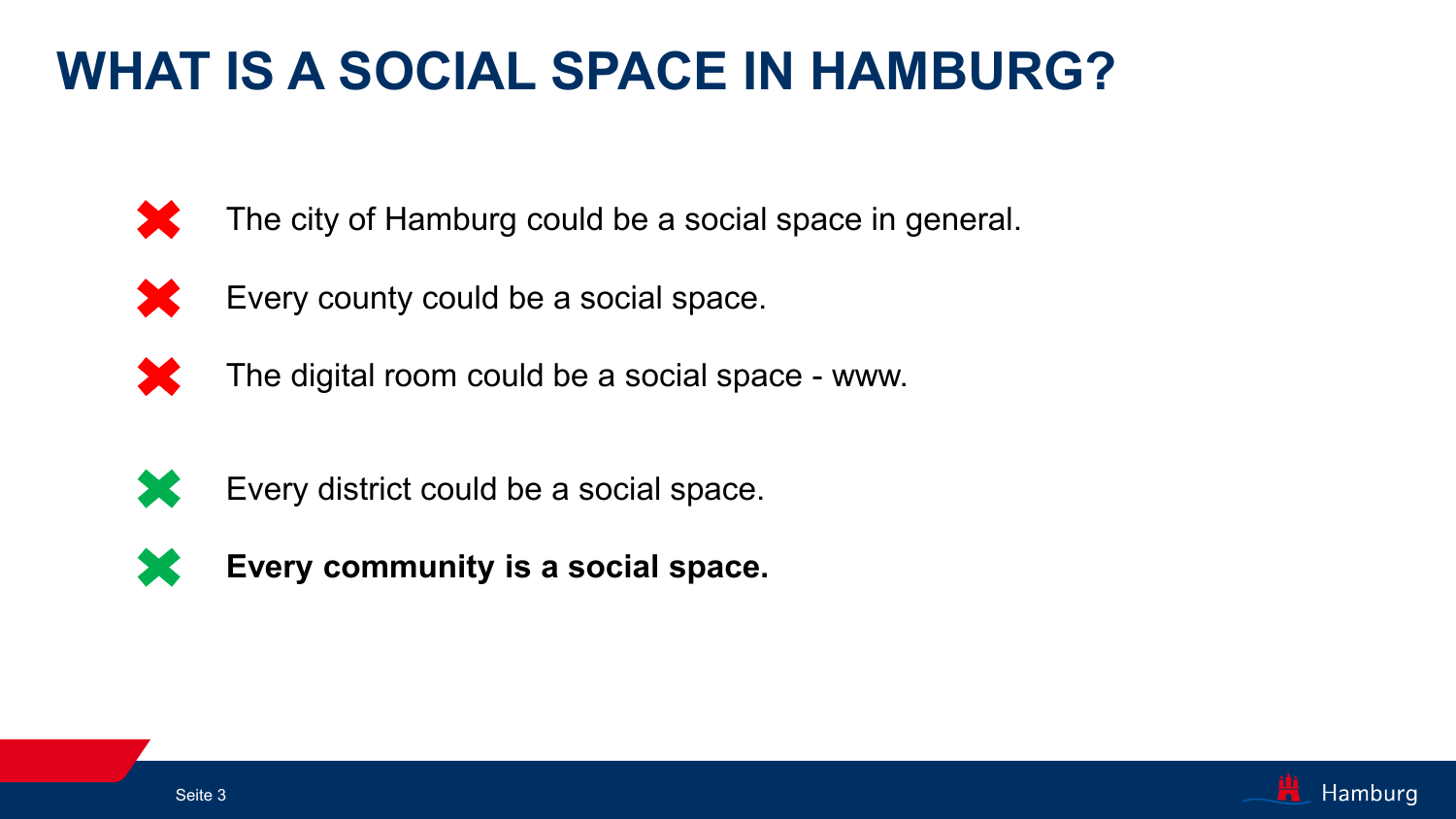#### **YOUNG PEOPLE AS A PART OF THE CITY SOCIETY**

- social space is something visible, but not fixed
- social space defines the social structure in which people live social causal relationships

#### **The youth welfare considered the living environment in which young people move particularly**:

- school
- sports (club or public)
- youth work (classic or extended)

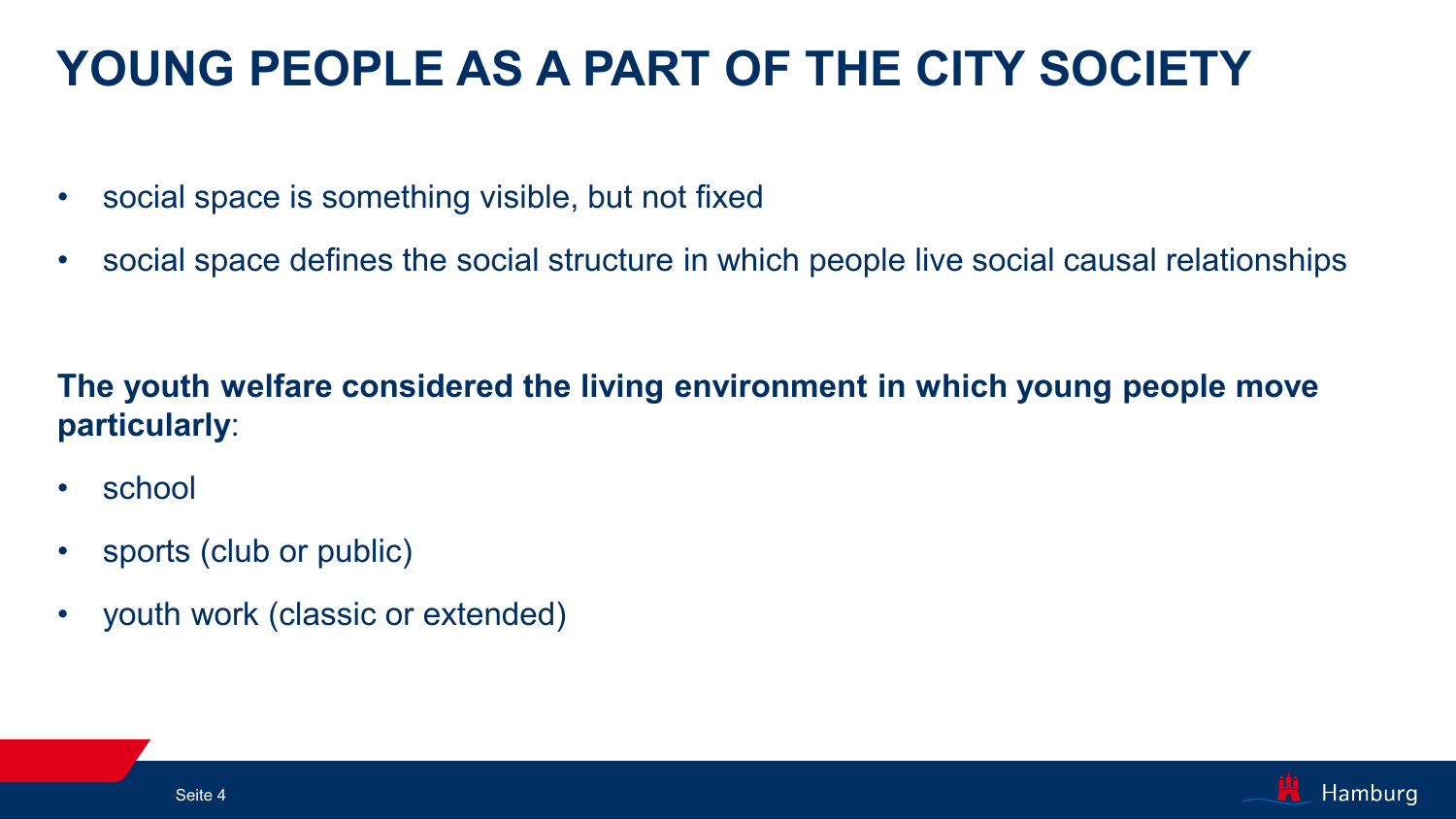# What is the aim?

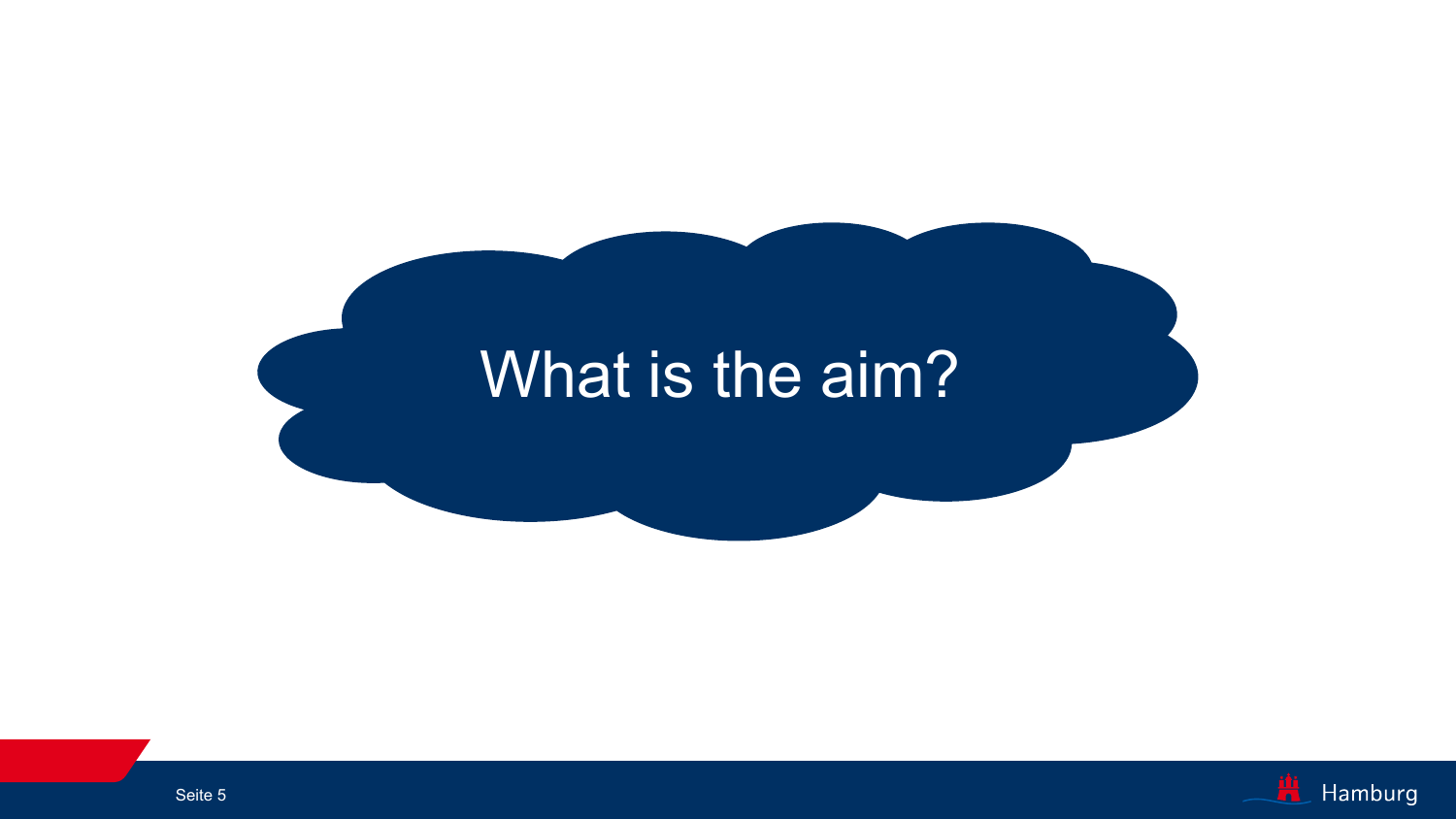